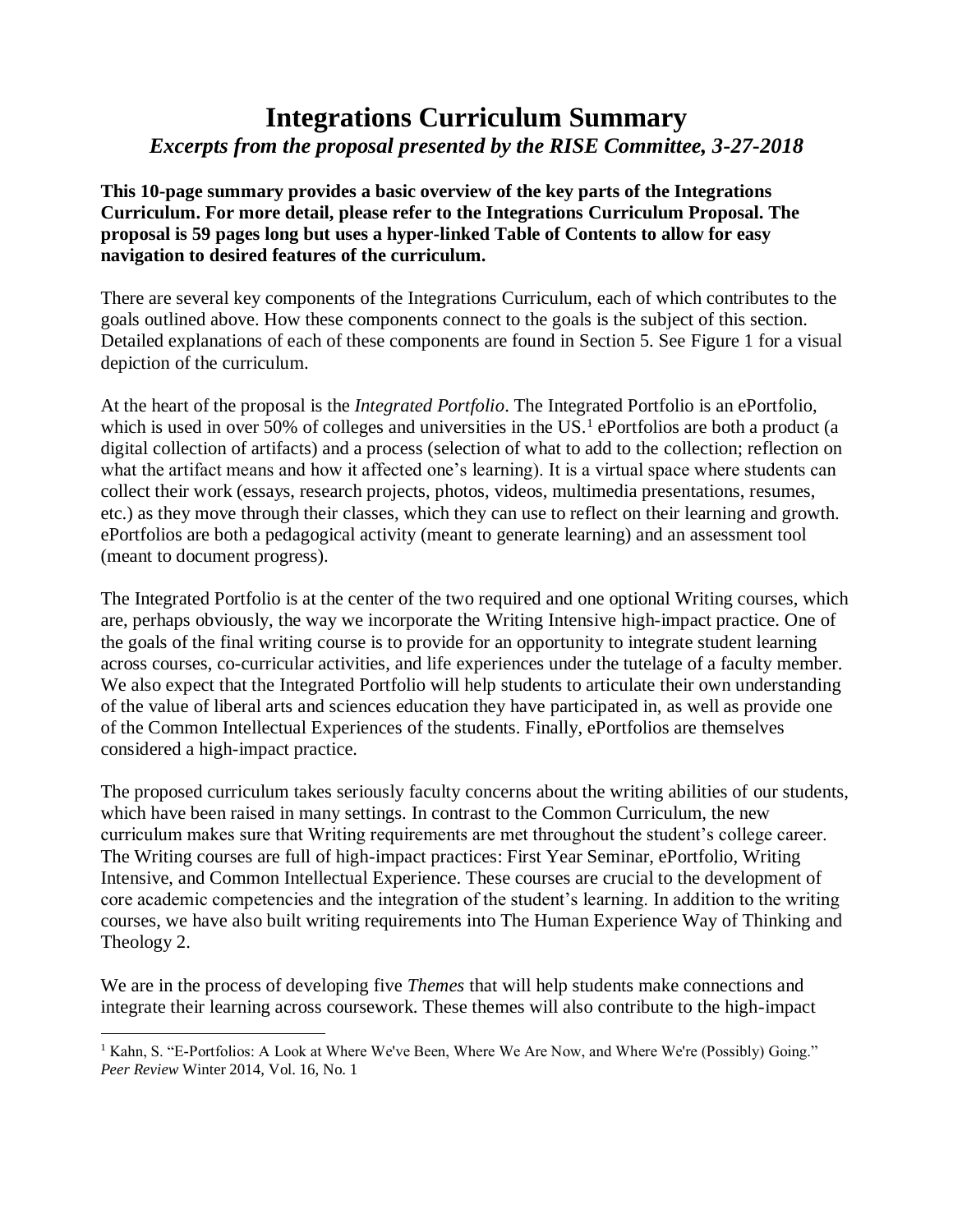practice of a Common Intellectual Experience, as well as the development of ethical competencies. We have heard over and over again from faculty and students of their desire for cross-disciplinary conversation; teaching in a theme will provide opportunities for faculty to collaborate outside of their department and will provide opportunities for enriched conversations among students inside and outside of the classroom. Since students will be expected to take three same-themed courses in the different Ways of Thinking (discussed below) this also satisfies our goals of giving our students a broad base of disciplinary approaches and methods. By having three different Ways of Thinking on the same topic, students will see the distinctive value different disciplines bring to bear on an issue.

This curriculum requires that students take courses in the following five Ways of Thinking: Abstract Reasoning, Artistic Creation and Interpretation, The Human Experience, Scientific Inquiry About the Natural World, and Scientific Thinking about Societies, Groups, and Individuals. Instead of using the administrative divisional structure to develop the five Ways of Thinking, RISE consulted with a variety of faculty to develop Ways of Thinking based on methodology and disciplinary approaches. This element of the curriculum is designed to fill the goals of a broad base of disciplinary methods and perspectives, core academic competencies, and explaining the value of a liberal arts and sciences education.

The proposed curriculum includes two sequential courses on Culture & Social Difference. These courses examine the ways in which gender, race, and ethnicity structure and impact our lives and how these differences are made to matter in society. Students will learn why none of these categories, in isolation, is sufficient to conceptualize either individual or social identity and will learn to think critically about their own gendered, racial, and ethnic identities as well as identify the social and cultural factors that shape and contribute to each. In addition, students will critically analyze the ways in which these forms of identity raise questions of justice in regard to access and participation in communal life. RISE believes that in addition to being a Diversity/Global Learning high-impact practice, as well as contributing to our desire for developing students' ethical competencies, these courses help support the mission of CSB/SJU. Additionally, development of courses that address racial, gender, and other inequities has repeatedly been supported and encouraged in our conversations with students.

Reflecting the Catholic and Benedictine mission of our schools in multiple ways, the new curriculum includes two sequential courses in Theology and an engagement component with Benedictine community and practice. First, within the two theology courses, students engage in theological reasoning and analyze religious engagement in society. In addition to Theological Reasoning and Religious Engagement, the two Theology classes in the new curriculum carry other general education learning outcomes: the first of the two theology courses carries a Common Good outcome and the second carries a Write outcome. In this way, the theological courses are well integrated with other outcomes of the students' general education. Further integration of the schools' mission is ensured through the Benedictine Engagement requirement—one of four Engagement requirements which can be met through a class or outside of a class as explained below.

The new curriculum includes four Engagement Requirements: Experiential Engagement, Global Engagement, Artistic Engagement and Benedictine Engagement. RISE has concluded that these four requirements are fundamentally about getting students to have certain kinds of "real-life" experiences together with a structured reflection that helps them derive meaningful lessons from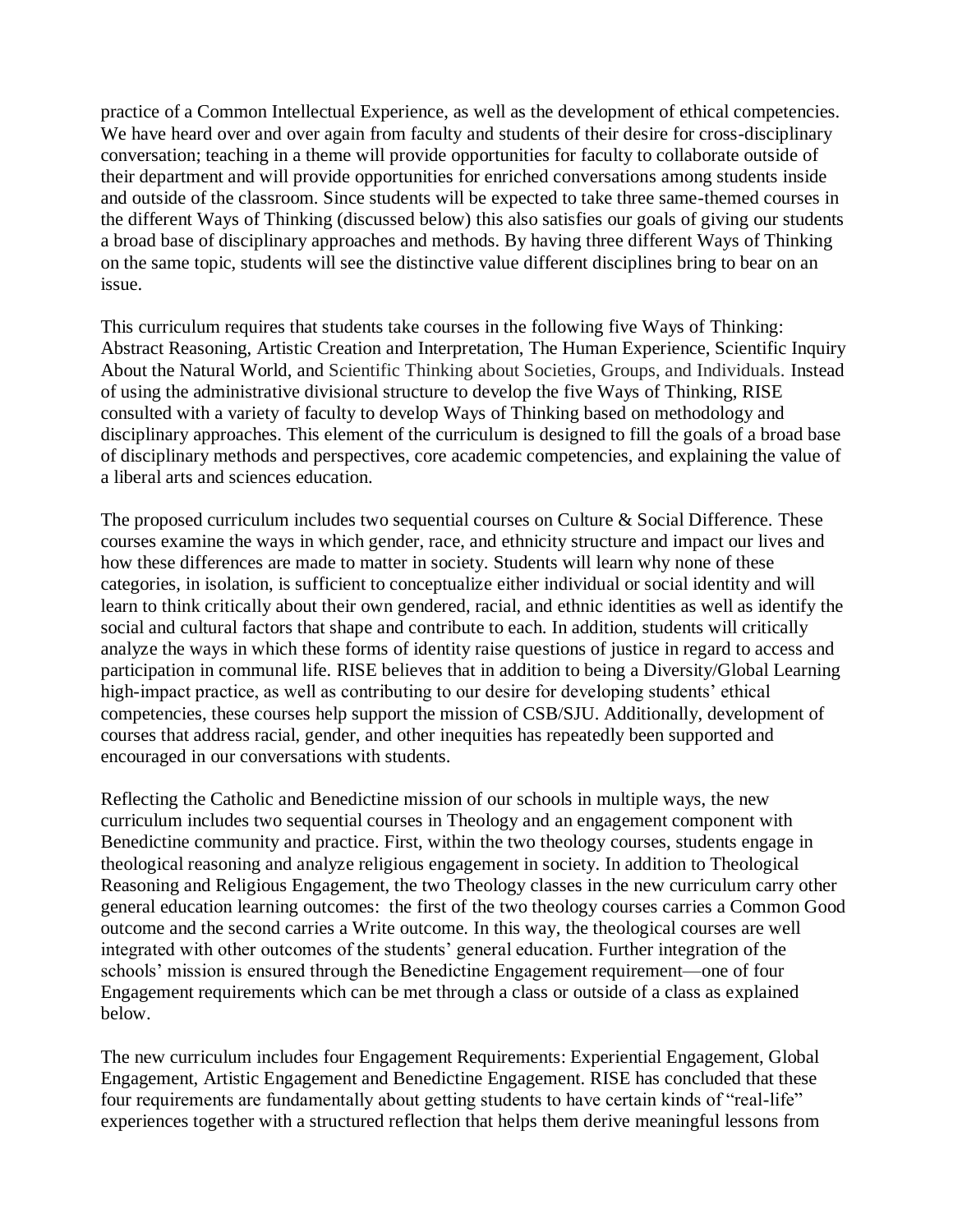these experiences. The common elements of the four Engagement requirements are an experiential activity and formal reflection, and they can be done inside or outside of credit-bearing class. The Engagement aspects of students' education will be incorporated into their work on the Integrated Portfolio.

The other components of this curriculum include a language proficiency requirement and a Quantitative Reasoning designation. We expect that many students will also encounter a Global Engagement requirement in their language classes. Quantitative Reasoning has been embedded in the Scientific Inquiry About the Natural World Way of Thinking, but can also be completed through other coursework.

## **Figure 1. Major Components of the Integrations Curriculum**



design by Ben Faber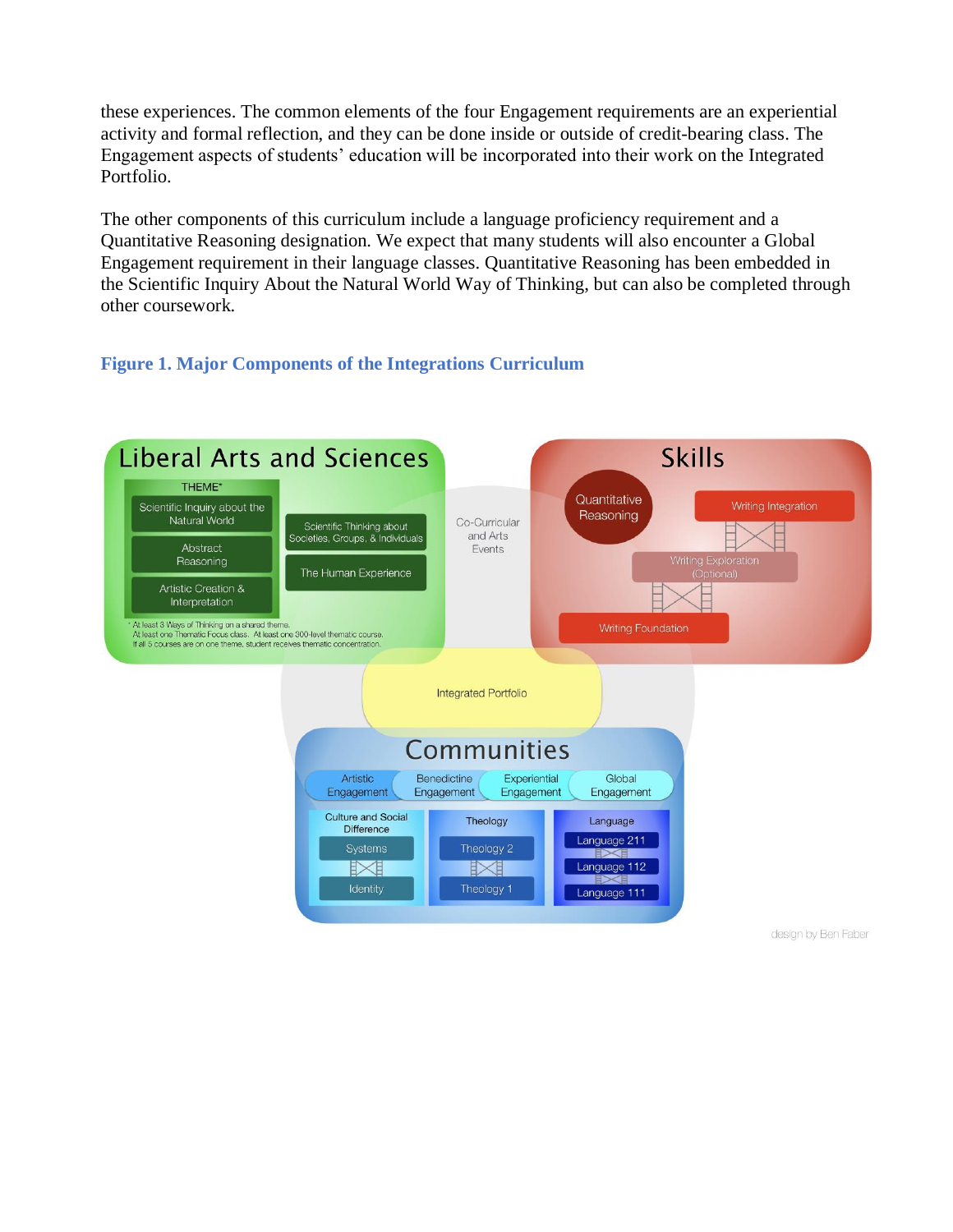# Integrations Curriculum Overview

This curriculum was developed using scaffolded learning outcomes. With the exception of Quantitative Reasoning, students will encounter the 12 Core Learning Outcomes at least twice (and some three times) with increasing rigor. Students may also encounter a third level of rigor for the outcomes within their majors. These learning outcomes are not discipline-specific and were developed with the direct input of around 50 faculty members; they are based on the learning outcomes approved by the JFS in Spring 2017. They have been integrated broadly across the curriculum with the intention that students will encounter different levels of the learning outcomes in different types of courses.

#### **Integrations Curriculum Learning Outcomes**

ANALYZING TEXTS: Elicit and construct meaning from texts.

COLLABORATION: Interact effectively in a group while incorporating diverse perspectives.

COMMON GOOD: Develop a conception of a moral life that incorporates concern for the common good.

GENDER: Examine the social construction of gender and related individual and systemic inequities.

INFORMATION LITERACY: Identify, evaluate, and responsibly use information.

METACOGNITION: Optimize one's own thinking and learning processes.

QUANTITATIVE REASONING: Solve quantitative problems and develop and communicate arguments supported by quantitative evidence.

RACE AND ETHNICITY: Examine the social construction of race and ethnicity and resulting inequities.

RELIGIOUS ENGAGEMENT: Analyze religious engagement with society.

SPEAK: Construct ideas, opinions and information in appropriate oral forms.

THEOLOGICAL REASONING: Think critically about sources, doctrines, and themes of the Christian tradition.

WRITE: Construct ideas, opinions and information in appropriate written forms.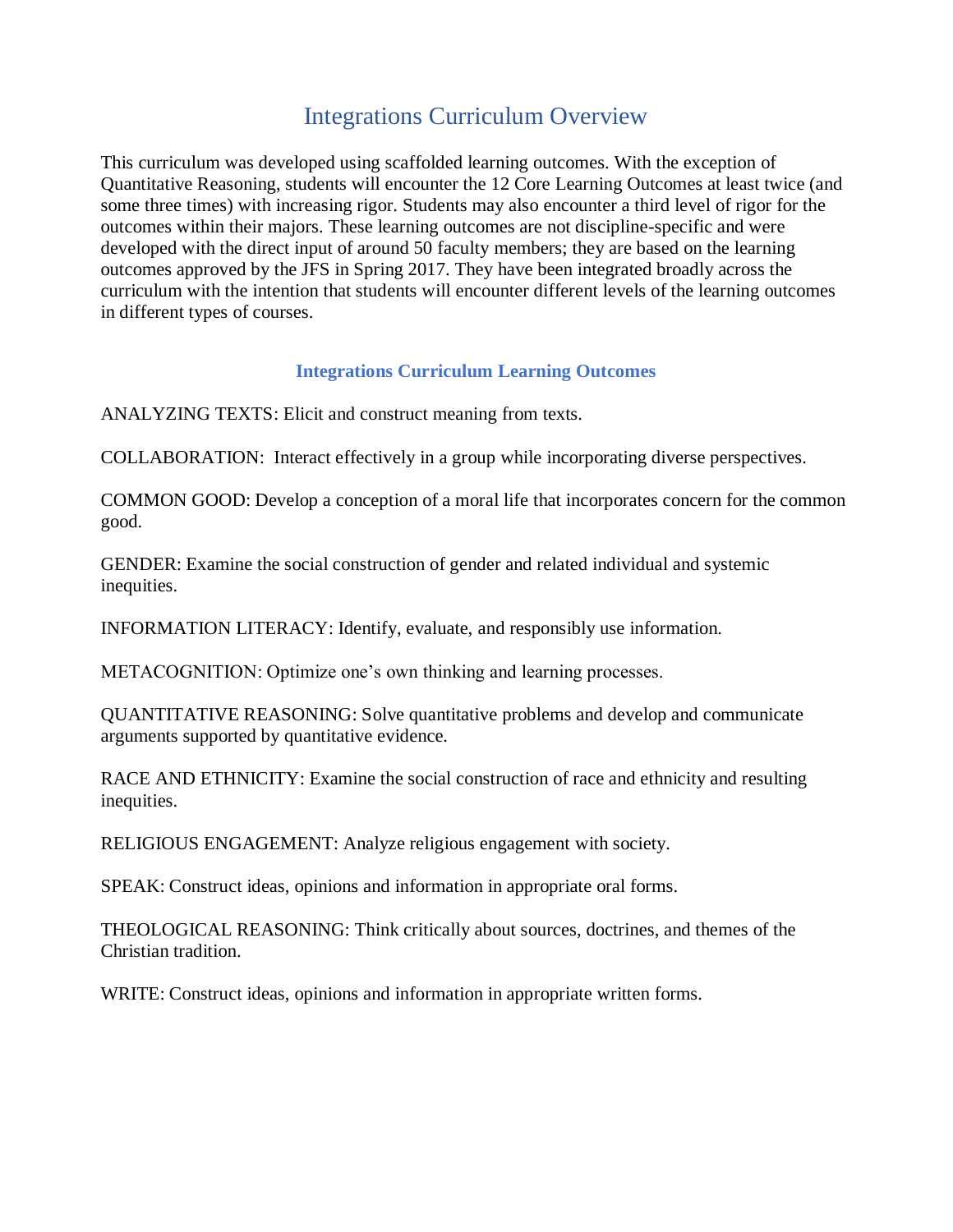In the following section, we include brief descriptions of each of the required courses. The next few pages are designed to provide a quick overview of how a student might move through the curriculum.

# **Writing Sequence**

*Writing Foundations* (fall semester, first year, general education only)

This is the first in a series of two four-credit course focused on Writing and is taken by all first-year students in the fall semester. One common book is included, which will be chosen collectively by the faculty teaching the course. The course also introduces students to the Integrated Portfolio. Beyond the common book, individual faculty choose their own topic for the course. This course cannot count toward a major.

#### *Writing Exploration* (2-credits, optional)

This is an optional part of the writing sequence. There are two different options, one which focuses on developing communication skills in a variety of media and one that focuses on professional development. These courses cannot be offered in a major. Students can take none, one, or both.

*Writing Integration* (4 credits; junior or senior year; completion of the thematic coursework and all four Engagement requirements is a pre- or co-requisite)

This is the final course in the writing sequence. It cannot be done in a major. In addition to meeting the learning outcomes, the Integrated Portfolio is completed in this course.

## **5 Ways of Thinking and Thematic Coursework**

There are five Ways of Thinking: Abstract Reasoning, Artistic Creation and Interpretation, The Human Experience, Scientific Inquiry About the Natural World, and Scientific Thinking about Societies, Groups, and Individuals. Students must take 4 credits in each Way of Thinking. These courses can count toward majors. Students may satisfy no more than 2 Ways of Thinking in the same department.

Student are required to take three courses on the same theme and each of the three same-themed courses must be on a different Way of Thinking. Any combination of 1, 2, and 4 credit courses, totaling 4 credits in a single Way of Thinking can satisfy that Way of Thinking. The equivalent of two 4-credit Ways of Thinking courses can be (but need not be) un-themed. At least one of the same-themed courses must be a 200 level Thematic Focus course and at least one of the samethemed courses must be at the 300 level.

#### *Proposed Themes*

The Themes committee developed five themes, with the expectation that the final proposal would include the four themes that worked best across the five Ways of Thinking. However, based on the data we received, RISE determined that it would be premature to reduce the number of themes in the proposal from five to four. RISE recommends that during the implementation phase efforts be made to see if offering five themes is possible, and if not, then work with departments to narrow the list.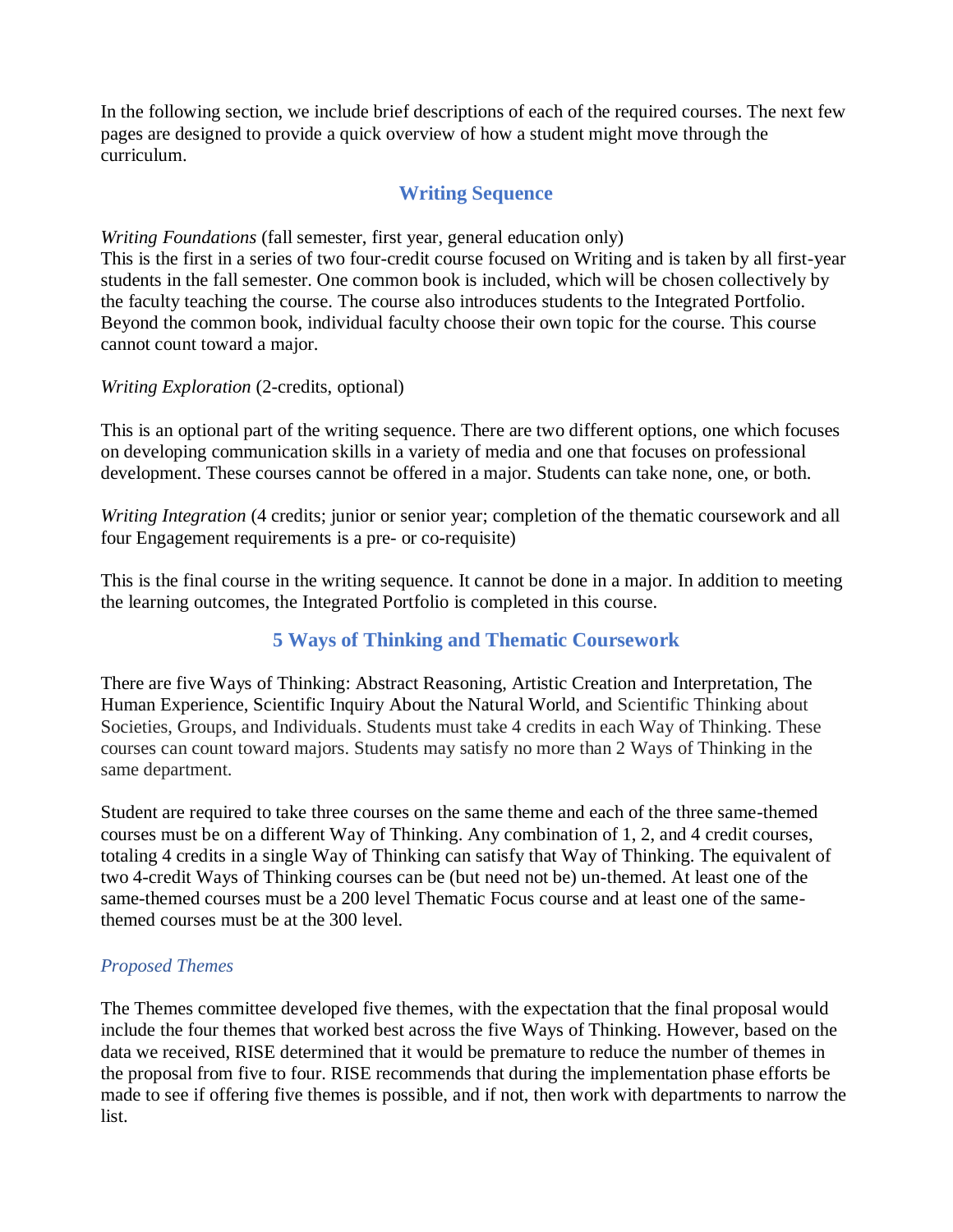If the Integrations Curriculum is approved, then the only five themes that will be potential themes at the start of the new curriculum will be Environment, Justice, Movement, Technology and Society, and Truth. However, RISE acknowledges that more work will need to be done to refine the descriptions of the themes and titles to ensure the themes are inclusive of all Ways of Thinking and also to determine the correct number of themes. Thus, we are presenting descriptions of the themes and their titles with the understanding that *these are likely not the final descriptions or titles*. During implementation, RISE recommends that ad hoc committees be created to revise and refine the descriptions and titles of each theme in consultation with departments and programs.

There are two kinds of themed classes: Thematic Focus, where 100% of the course addresses the theme, and Thematic Encounter, where 25% of the course will touch on the theme. Students will take at least one Thematic Focus course. While these courses can count toward the major, they have several obligations to the general education program. These courses are wholly dedicated to a single theme, are associated with a Way of Thinking (or two Ways of Thinking if they are team-taught by two faculty members with different methodological approaches), include a common reading on the theme, use the Integrated Portfolio, and introduce students to the liberal arts and sciences goal of studying a diverse array of disciplinary approaches. They can be on any topic within the theme. In cases where these courses are team taught by two faculty members with different methodological approaches, they can count as two distinct Ways of Thinking.

Thematic Encounter courses will be on the same theme as the student's Thematic Focus course. These courses must be associated with a Way of Thinking. At least one-quarter of a 4-credit course is devoted to one (and only one) of the themes.

The sketches below include bulleted lists of courses that would address the theme from each Way of Thinking, which might make it easier for faculty members to imagine themselves offering a themed course. **The descriptions of possible courses are illustrative only. They are not intended to exhaustively cover all potential courses, nor are they intended to identify every department that could contribute.** The sample classes are grouped by the Way of Thinking in the following order: Abstract Reasoning, Artistic Creation and Interpretation, Human Experience, Scientific Inquiry about the Natural World, and Scientific Thinking about Societies, Groups, and Individuals.

We believe these themes are excellent choices because they address issues of significance for our students and our world, allow students to explore these issues from a local and global perspective, allow students to reflect on how Benedictine practices might apply to questions in individual or social lives, and allow for broader reflection on questions of meaning, value and purpose.

#### **Environment**

This theme examines the impact of humans on our natural world and the impact of the natural world on humans. Courses in this theme may address a wide variety of approaches to studying the natural environment, but will be united by an emphasis on understanding the impact that humans have on the natural world, or the impact that the natural world has on human culture and society. This theme may also include classes that consider questions of sustainability such as the ability to meet society's present needs without compromising the needs of the future, or an analysis of the causes of climate change.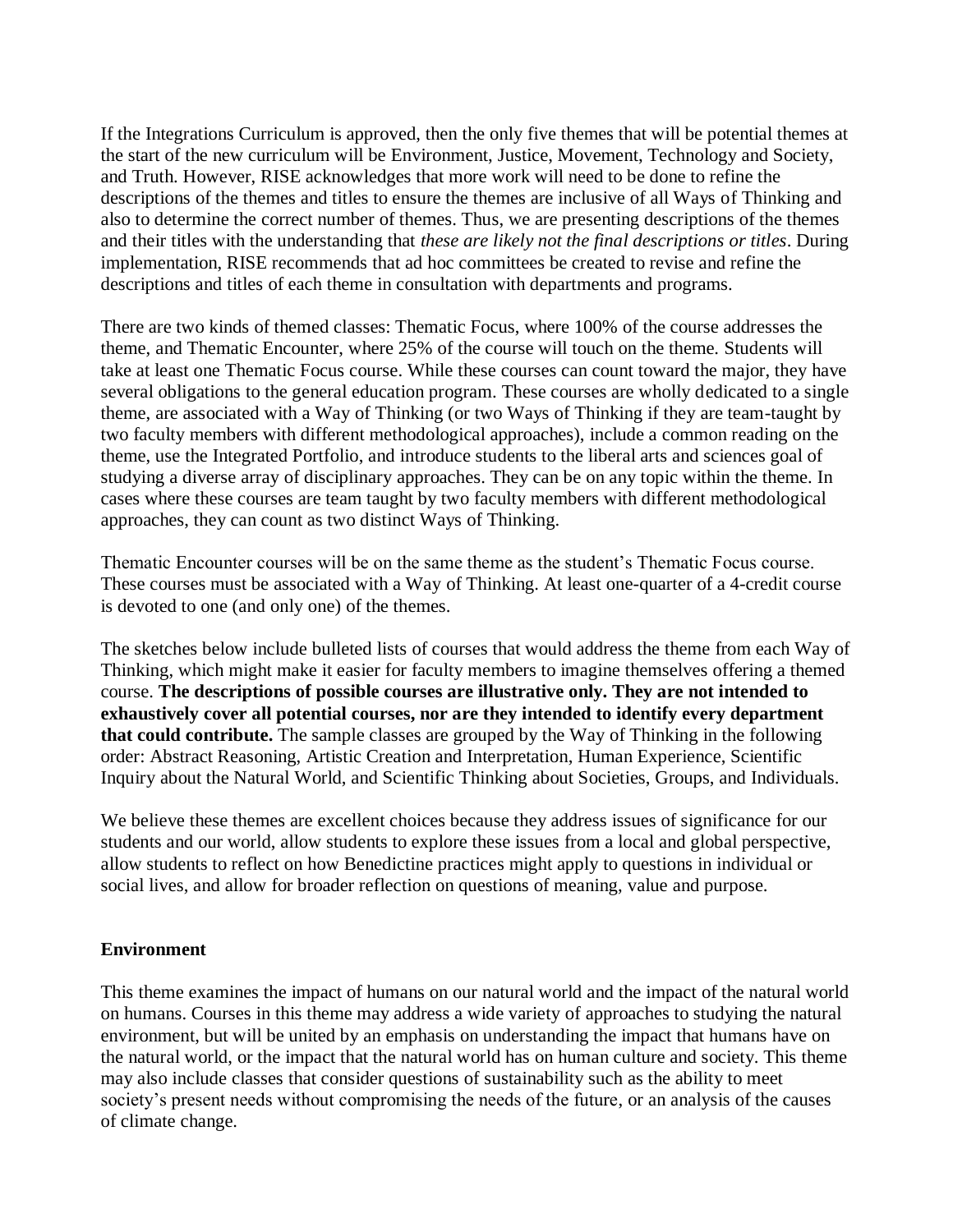Courses in this theme might explore:

- Statistical or computational methods to model the impact that human activity has on the natural world or develop or evaluate models of populations affected by sustainability efforts.
- Artistic representations of human relationships to the natural world, or sustainable production methods.
- Literary efforts to understand humans' relationships to the natural world, or different historical or philosophical understandings of that relationship.
- The impact of human activity on the natural world, or strategies to preserve natural resources.
- How climate change has in turn impacted social, economic, or political systems and policies.

## **Justice**

This theme focuses on historical and contemporary social change, whether forms of oppression or advocacy for human dignity and inclusion. Courses might explore historical or contemporary calls for fair and equitable conditions, institutions and laws, or the fight for human rights and equality, or various policies and movements that have restricted the same.

Courses in this theme might:

- Model or use data and statistical models to examine the impact of different policies on social change/social justice concerns such as income inequality.
- Explore the use of visual art, literature, and performance to advocate for or against social justice or to document or to critique social change.
- Study histories of enslavement or efforts to overthrow or recover from colonial oppression, or philosophical perspectives on justice.
- Study the use of science or technology, past or present, to maintain inequitable conditions or alleviate human suffering.
- Examine political activism, or income and wealth inequality

## **Movement**

This theme examines the interactions of ideas, people, energy, information, or matter as they flow from one location, literal or metaphorical, to another. This theme recognizes that movement can occur across conceptual, historical and stylistic boundaries, and that humans, other animals, and even the most basic components of our world move in one form or another, and often, from one form to another.

Courses in this theme could include:

- Modeling natural resource or information transfers, immigration patterns, or effects of ecological invasions or examining how linguistic structure crosses borders.
- How theater, music, or art, transmit ideas across borders or how ideas and approaches come in contact with one another.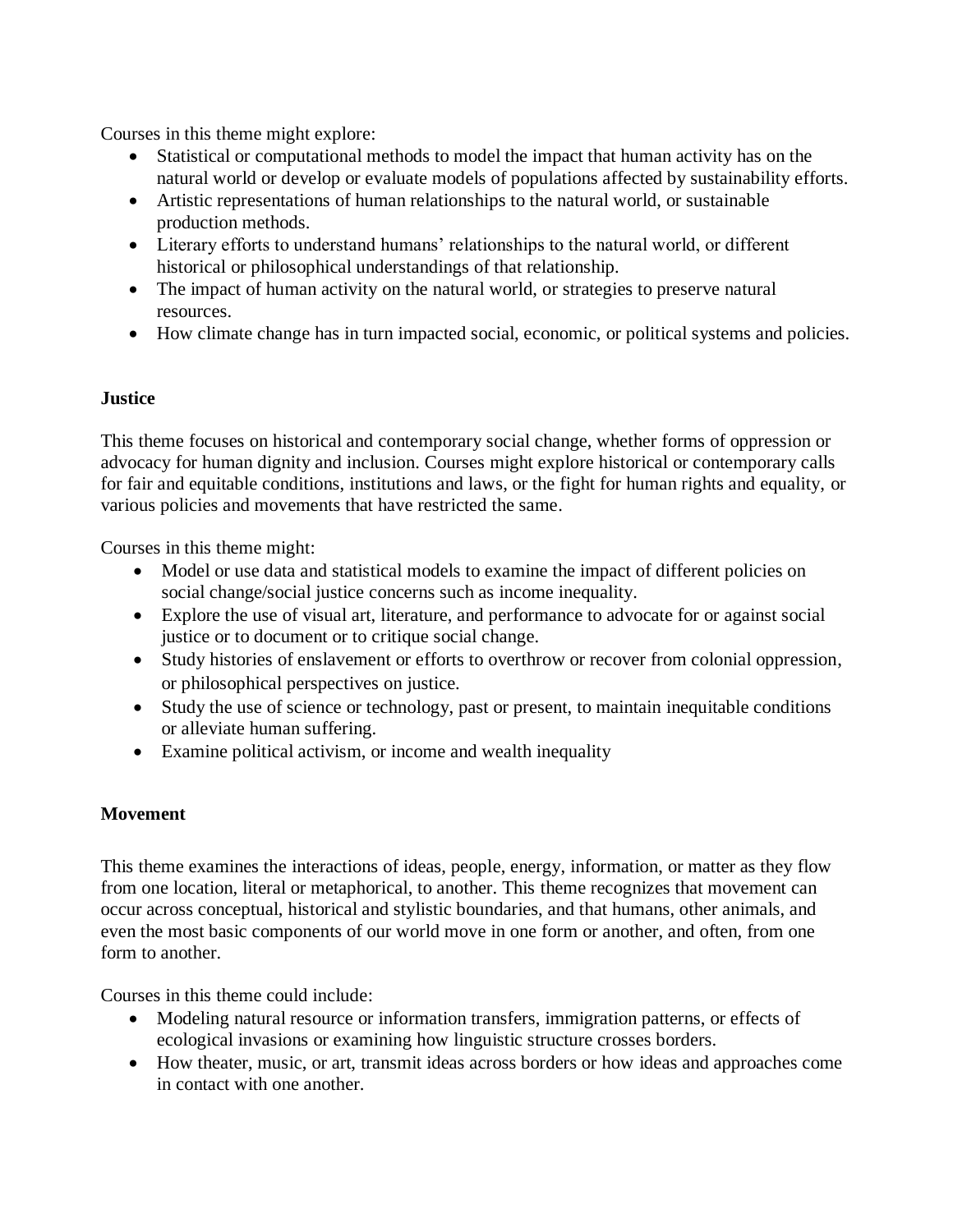- The ways in which literature is used to understand migration, or histories of immigration for different countries and communities.
- Concepts in epidemiology, transfer of natural resources and technology, food and agricultural practices, or the ecological interactions in food chains.
- Past or present political, economic, or cultural causes of immigration or barriers to migration.

# **Technology & Society**

This theme examines the ways in which individuals and societies shape, use, and respond to technology or science in the past, present or imagined future. Courses might explore past, present and anticipated technological or scientific innovations or the implications these have for our sense of self, culture, interactions, and social structures.

Courses in this theme might study:

- Algorithmic analysis and boundaries of computational complexity, models and limitations of machine intelligence, or how to codify intuition into a logical system.
- Artistic representations of science, science fiction, or technology and/or its consequences, real or imagined, or the impact that technological changes have had on literature or the visual and performing arts, in terms of content or the means of creation.
- The history of science and technology and its impact on society and the individual or how technology is blurring the boundaries between humans and machines, or the impact of artificial intelligence on selfhood.
- The interrelationship between technological advancement and the practice of science or the ways in which scientific advancements have impacted humans.
- The economic, political or social impacts of science and technology on societies and selfhood.

## **Truth**

This theme examines what truth is, why it is valuable, how it shapes choices and our perceptions of ourselves and our world. This theme might explore efforts to discover and promote truth, or the ways in which lies, errors, biases, or faulty science subvert, obscure, and misidentify truth.

Courses in this theme might study:

- Examine and analyze the logical structure of arguments and their fallacies or use statistical analysis to identify the truths hidden in large data sets or complex systems
- The roles of artifice and authenticity in artistic expression or ways of illuminating truth or telling lies through representation in the arts.
- Human efforts to discover eternal and universal truths or the risks and consequences of telling the truth.
- Ways of illuminating truth through scientific research or developing scientific literacy.
- Ways in which our beliefs can obscure truths about ourselves or our world, how our biases can distort truth, or the processes and consequences of deceiving ourselves and others.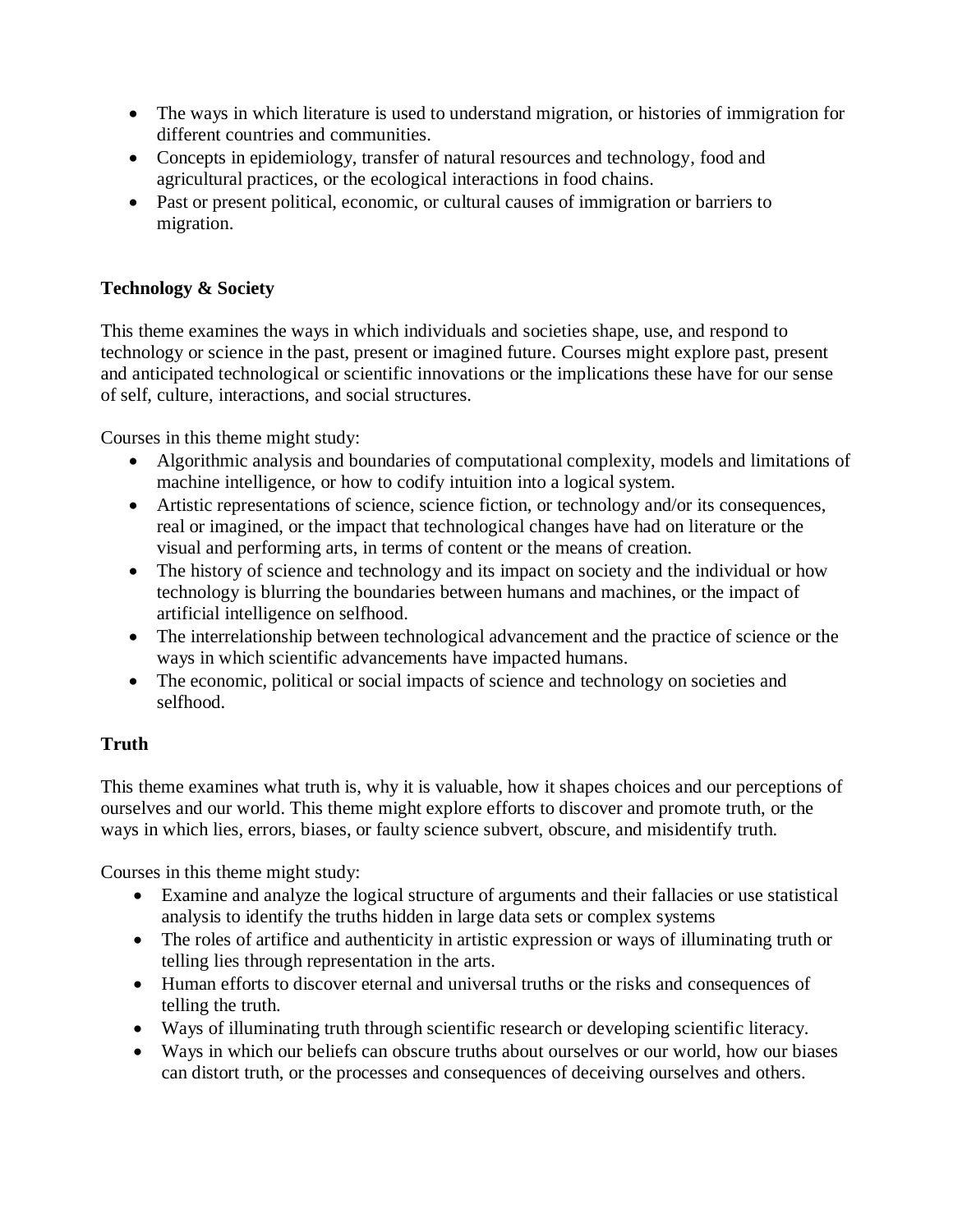# **Culture and Social Difference Courses**

*Culture and Social Difference: Identity* (either semester, first year, could count toward a major) In this course, students will learn why none of these categories, in isolation, is sufficient to conceptualize either individual or social identity. Students will learn to think critically about their own gendered, racial, and ethnic identities as well as identify the social and cultural factors that shape and contribute to each. *Culture and Social Difference: Identity* must address gender, race, and ethnicity in the contemporary United States, though it can do this through the study of texts that are not primarily about the contemporary United States. This is the first of two courses focused on gender, race, and ethnicity. Faculty can choose their own topic, as long as it meets the learning outcomes. This course can count toward majors. This course must be completed in the first year and may not be used to satisfy a Way of Thinking.

#### *Culture and Social Difference: Systems* (*Culture and Social Difference: Identity* is a prerequisite)

In this course students will demonstrate an understanding of how constructions of race, gender, and ethnicity shape cultural rules and biases and how these constructions vary across time, cultures, and societies. In addition, students will critically analyze the ways in which these forms of identity raise questions of justice in regard to access and participation in communal life.

This is the second of a two-course series on Culture and Social Difference. This course can be on any topic that meets the learning outcomes and criteria. It can be taught in any department and can count toward majors but may not be used to satisfy a Way of Thinking.

## **Theology Sequence**

#### *Theology 1* (first three semesters)

This is the first of two courses focused on theology. Students think critically about sources and themes of the Christian tradition and begin to explore religious engagement with society. It is likely that this course will be developed under one course number to provide a degree of common grounding for the second theology course, though courses will vary by instructor.

This class also includes a grounding in Benedictine Hallmarks such that students are prepared to meet their Benedictine Engagement (BEN) requirement later. (The first theology class helps prepare students for the requirement but does not itself carry a BEN designation.)

#### *Theology 2* (*Theology 1* is a prerequisite)

This is the second of two courses focused on theology. It can be on any topic that meets the learning outcomes, moving students into interpretation of theological sources and analysis of religious engagement with society. The second theology courses can be on a variety of topics. As in the current curriculum, these topics can continue to include religions other than Christianity.